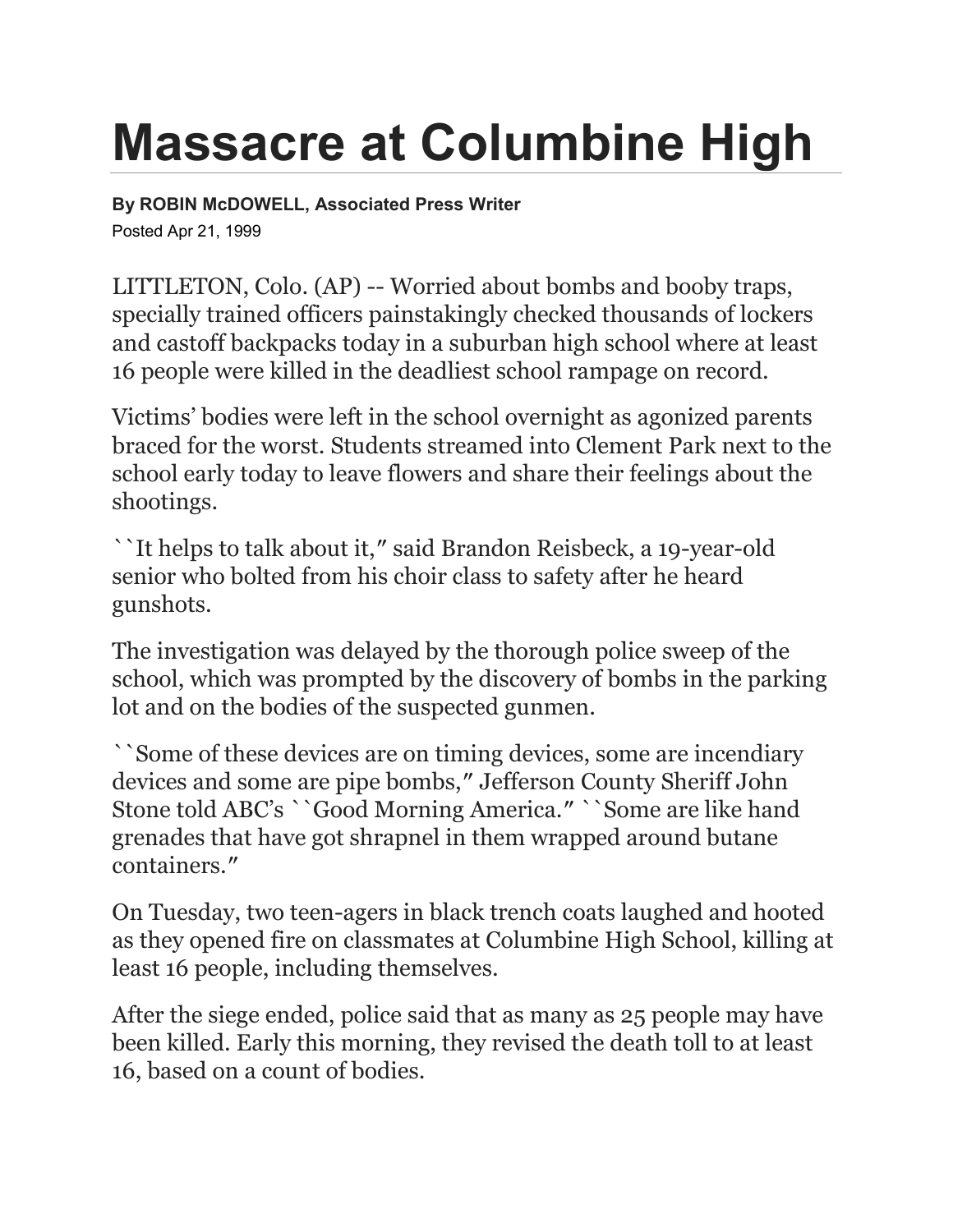Today, students struggled to understand the rampage.

Crystal Woodman, a junior who was in the library when the gunmen burst in, said this morning she can't get their voices out of her head.

``They were just, like, they thought it was funny,″ Woodman told ``Good Morning America.″ ``They were just, like `Who's next? Who's ready to die?′ They were just, like, `We've waited to do this our whole lives.′ And every time they'd shoot someone, they'd holler, like it was, like, exciting.″

Most of the bodies were found in the library. The attackers marched in with guns and pipe bombs, demanding that ``all jocks stand up. We're going to kill every one of you,″ student Aaron Cohn said.

A gunman looked under a desk in the library and said ``Peek-a-boo,″ then fired, Cohn said. Anyone who cried or moaned was shot again. One girl begged for her life, but a gunshot ended her cries.

Cohn said one killer put a pistol to his head but did not shoot him. Instead, he said, the shooter turned his attention to a black student, saying, ``I hate niggers.″ Cohn heard three shots but couldn't see what happened.

Bombs were found in and around the school, including in two cars in the school parking lot. More than 11 hours after the shootings, a bomb on a timer blew up, but no one was injured.

Meantime, frantic parents awaited word of their children, watching as busloads of tearful students were reunited with their families.

At least 23 people were taken to hospitals, most of them with gunshot wounds. One girl suffered nine shrapnel wounds. At least nine victims were in critical or serious condition; one was in guarded condition.

The dead included at least one faculty member, Superintendent Jane Hammond said.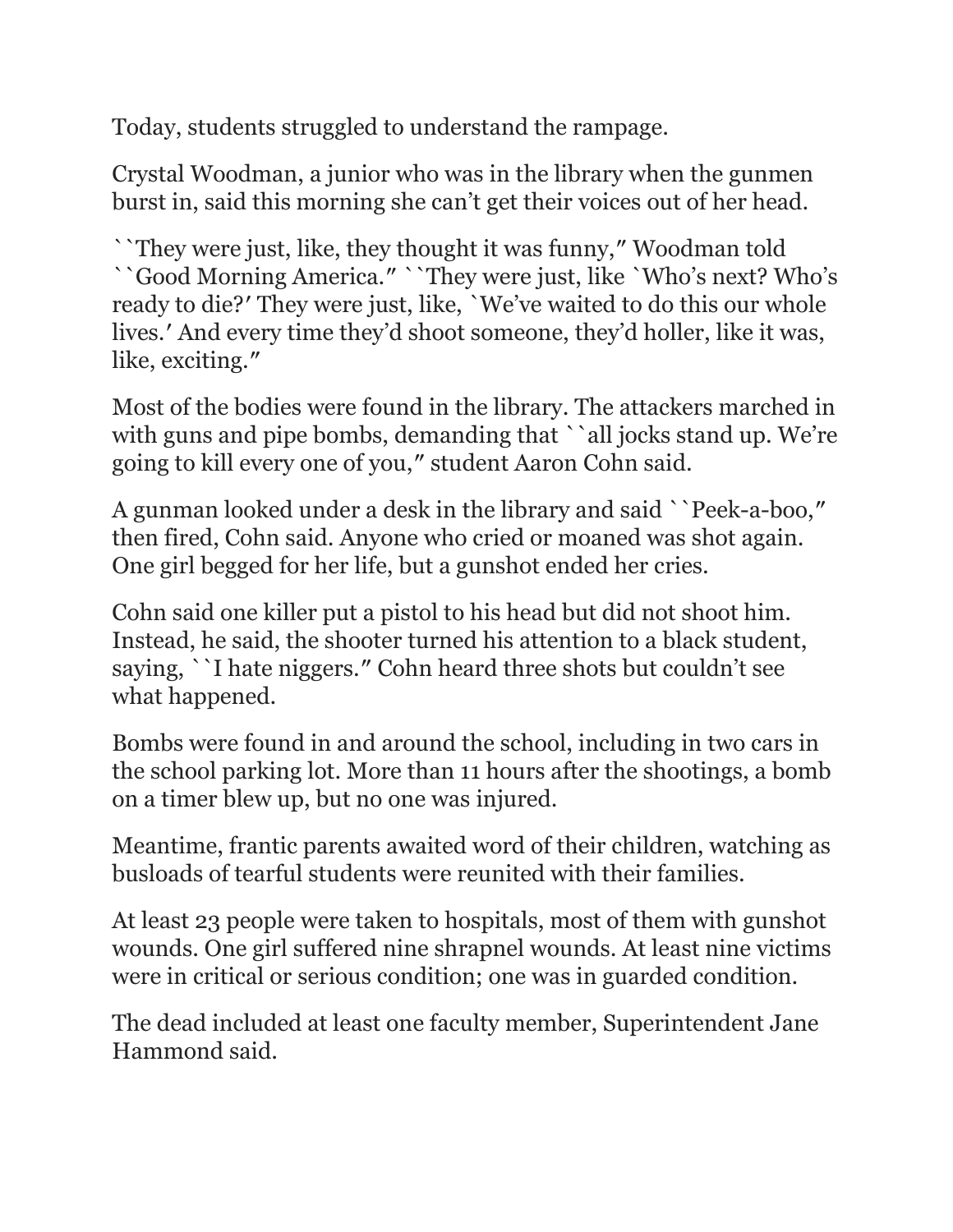Students and Denver media identified the gunmen as Eric Harris and Dylan Klebold. The two exchanged shots with police and were later found dead in the library with self-inflicted gunshot wounds and bombs around their bodies, sheriff's spokesman Steve Davis said.

``It appears to be a suicide mission,″ Stone said.

While the motive was unclear, several students said Harris and Klebold were members of a group calling itself the ``Trenchcoat Mafia,″ outcasts who bragged about guns and bombs and hated blacks and Hispanics, as well as athletes.

Police who searched Harris' home said they found bomb-making material. Students said the group was fascinated with World War II and the Nazis and noted that Tuesday was Adolf Hitler's birthday.

The pair, wearing fatigues and ankle-length black coats, opened fire in the parking lot around 11:30 a.m. before entering the school cafeteria. Bullets ricocheted off lockers as students raced toward the exits.

Student Nick Foss saw one of the gunmen pull a sawed-off shotgun from under his coat.

``Finally I started figuring out these guys shot to kill for no reason,″ Foss said. The gunman ``didn't say anything. When he looked at me, the guy's eyes were just dead.″

The killers fired as they walked into the cafeteria and continued shooting as they moved upstairs into the library. Cohn said he heard one girl begging for her life and then a bang.

``They were laughing after they shot. It was like they were having the time of their life,″ he said.

Dozens of students hid in classrooms before escaping with the help of police in an armored car. Others were trapped for hours while SWAT teams searched for the gunmen and their bombs. Some had called their parents on cellular phones from inside the building to whisper they were OK.